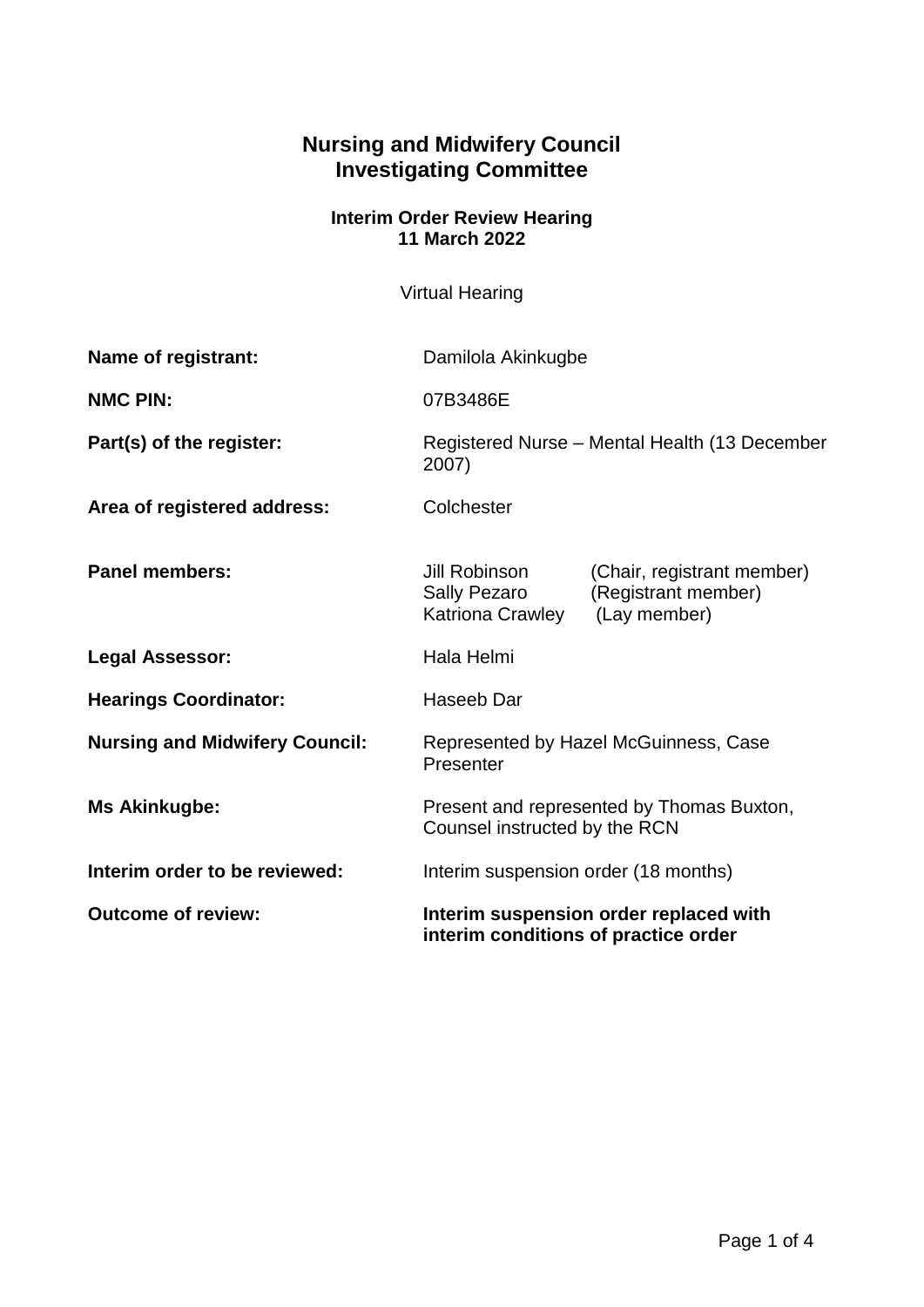## **Decision and reasons on interim order**

The panel decided to replace the current interim suspension order with an interim conditions of practice order

The panel has determined that the following conditions are proportionate and appropriate:

- *1. You must limit your practice to a single employer. If it is an agency, then you must only accept placements of no less than six months duration.*
- *2. You must ensure that you are supervised by another registered nurse at any time you are working. Your supervision must consist of working at all times on the same shift and on the same floor or area but not always directly supervised by another registered nurse.*
- *3. You must be allocated a clinical supervisor, who must be a registered nurse, with whom you must meet weekly to discuss your clinical practice. These discussions must relate to your conduct in general nursing practice particularly in relation to the following:* 
	- *Safeguarding*
	- *Communication*
	- *Escalation of concerns*
	- *Record keeping*
- *4. In advance of any review you must provide to your NMC case officer a report from your clinical supervisor that draws on your record of clinical supervision to report particularly on the areas listed in condition 3.*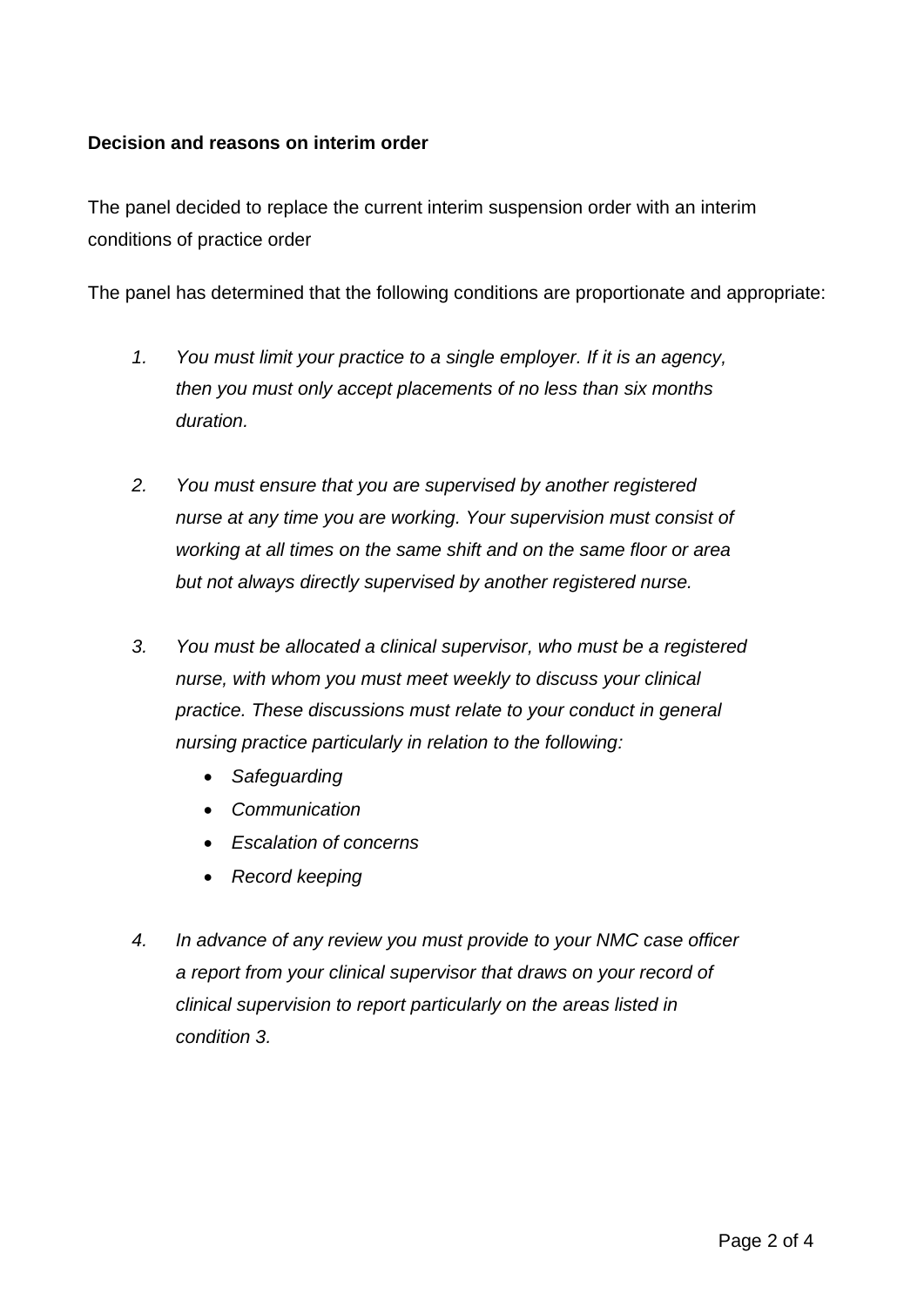- *5. You must keep us informed about anywhere you are working by:* 
	- *a) Telling your case officer within seven days of accepting or leaving any employment.*
	- *b) Giving your case officer your employer's contact details.*
- *6. You must keep us informed about anywhere you are studying by:* 
	- *a) Telling your case officer within seven days of accepting any course of study.*
	- *b) Giving your case officer the name and contact details of the organisation offering that course of study.*
- *7. You must immediately give a copy of these conditions to:* 
	- *a) Any organisation or person you work for.*
	- *b) Any agency you apply to or are registered with for work.*
	- *c) Any employers you apply to for work (at the time of application).*
	- *d) Any establishment you apply to (at the time of application), or with which you are already enrolled, for a course of study.*
	- *e) Any current or prospective patients or clients you intend to see or care for on a private basis when you are working in a self-employed capacity*
- *8. You must tell your case officer, within seven days of your becoming aware of:*
	- *a) Any clinical incident you are involved in.*
	- *b) Any investigation started against you.*
	- *c) Any disciplinary proceedings taken against you.*